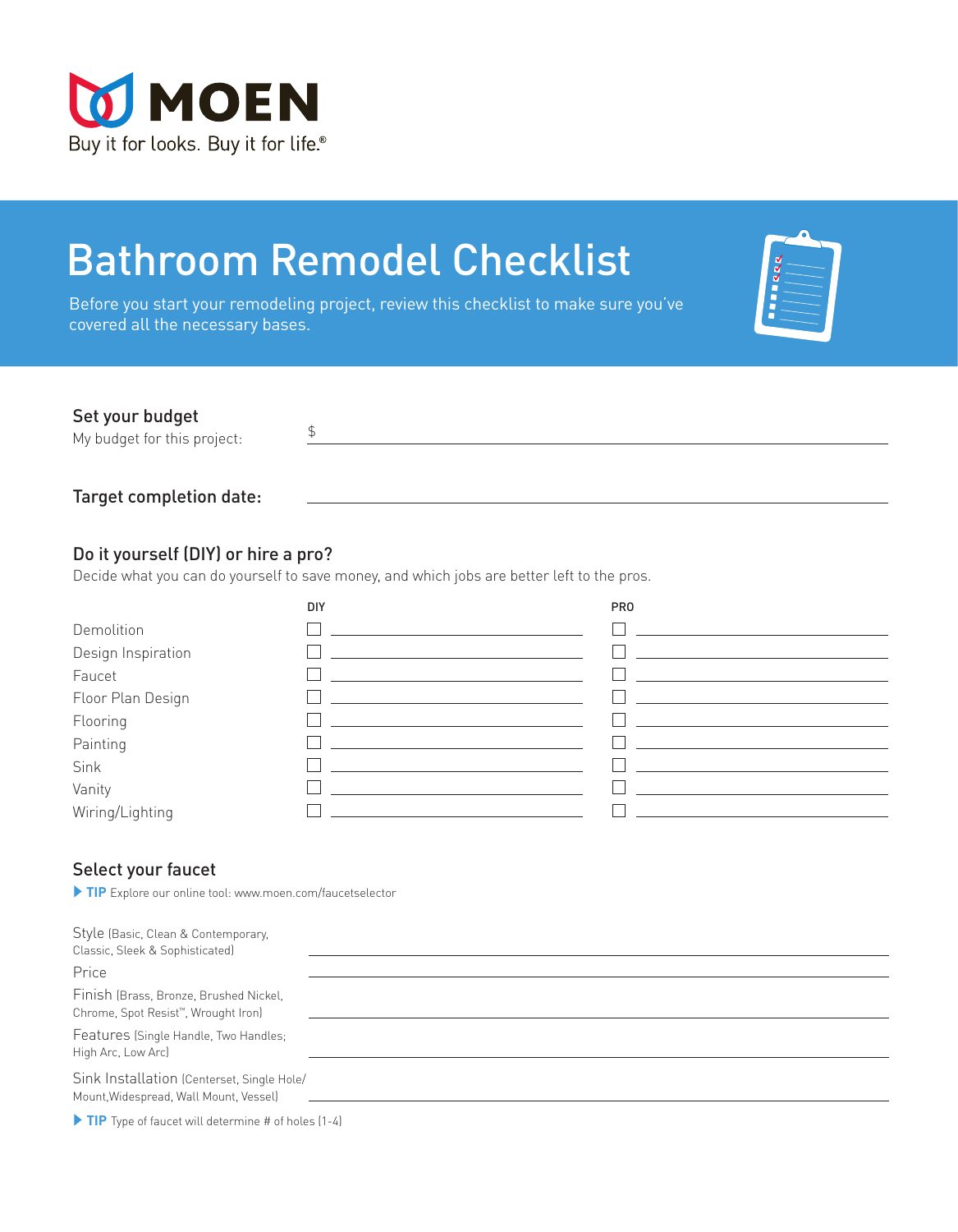

# Bathroom Remodel Checklist

Before you start your remodeling project, review this checklist to make sure you've covered all the necessary bases.

| ğ<br>ᢦ |  |
|--------|--|
|        |  |
|        |  |
|        |  |

#### Choose your materials

(Brick, Ceramic, Granite, Laminate, Stainless Steel, Tile, Wood)

Countertops Flooring

Vanity

#### Items to add/Remodel

|                                                                                                                | <b>YES</b> | N <sub>0</sub> |
|----------------------------------------------------------------------------------------------------------------|------------|----------------|
| Bathtub                                                                                                        |            |                |
| <b>Cabinets and Shelves</b>                                                                                    |            |                |
| Countertop                                                                                                     |            |                |
| Faucet                                                                                                         |            |                |
| Grab Bars                                                                                                      |            |                |
| Hand Shower                                                                                                    |            |                |
| His/Her Shower                                                                                                 |            |                |
| Lighting                                                                                                       |            |                |
| Medicine Cabinet or Mirror                                                                                     |            |                |
| P-trap (piece of pipe shaped like the<br>letter P, used in drains, to prevent fumes<br>from entering the home) |            |                |
| Shower and Tub Drains                                                                                          |            |                |
| Shower and/or Tub                                                                                              |            |                |
| Shower Chairs or Seats                                                                                         |            |                |
| Shower Heads                                                                                                   |            |                |
| Sink                                                                                                           |            |                |
| Soap and Sponge Holders                                                                                        |            |                |
| Tile                                                                                                           |            |                |
| Toilet Paper Holder                                                                                            |            |                |
| Toilet                                                                                                         |            |                |
| Towel Ring/Towel Bar                                                                                           |            |                |
| <b>Towel Warmer</b>                                                                                            |            |                |
| Vanity                                                                                                         |            |                |
| Ventilation                                                                                                    |            |                |